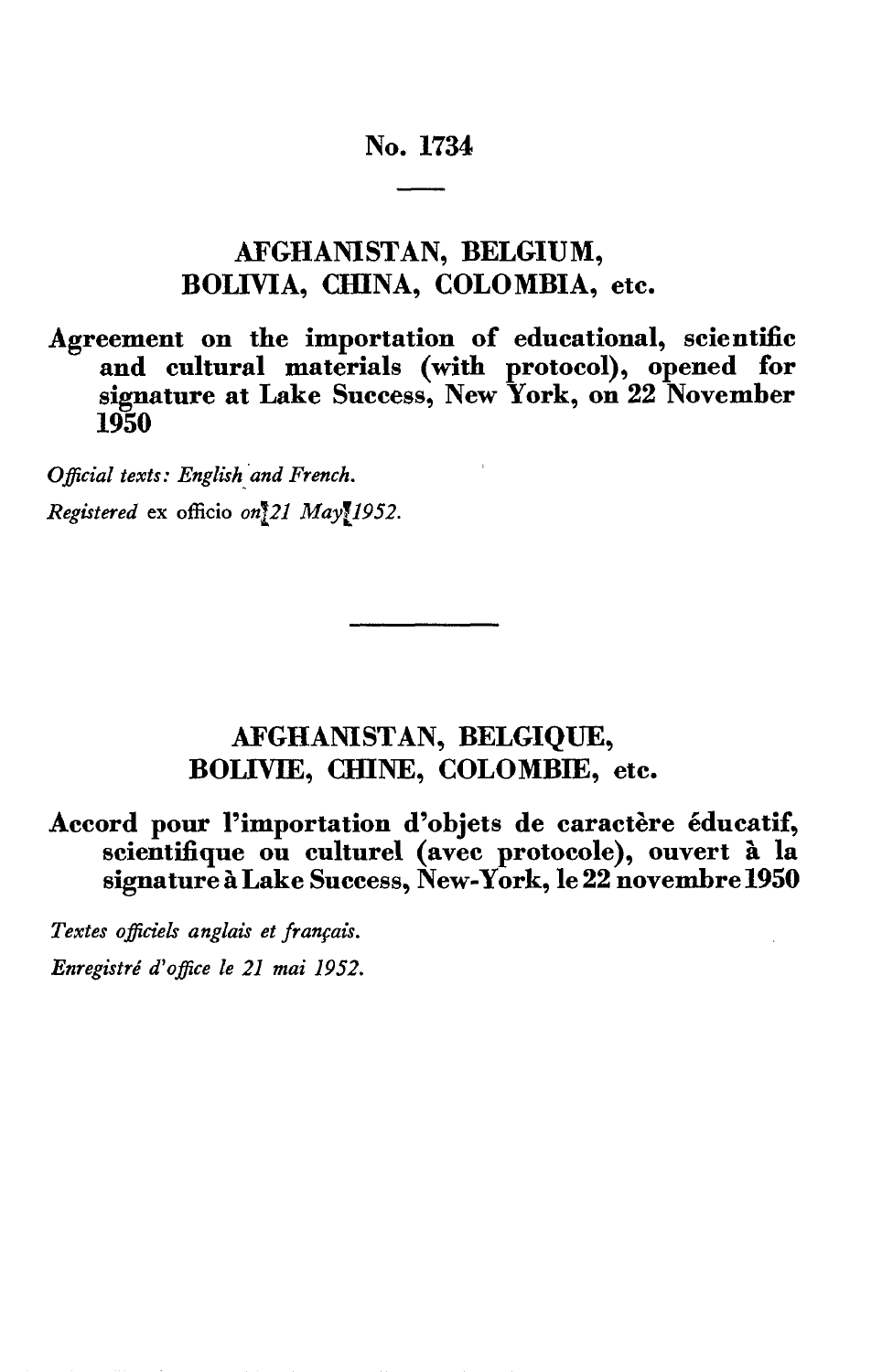## No. 1734. AGREEMENT<sup>1</sup> ON THE IMPORTATION OF EDUCATIONAL, SCIENTIFIC AND CULTURAL MATE RIALS, OPENED FOR SIGNATURE AT LAKE SUCCESS, NEW YORK, ON 22 NOVEMBER 1950

#### PREAMBLE

The contracting States,

CONSIDERING that the free exchange of ideas and knowledge and, in general, the widest possible dissemination of the diverse forms of self-expression used by civilizations are vitally important both for intellectual progress and inter national understanding, and consequently for the maintenance of world peace;

CONSIDERING that this interchange is accomplished primarily by means of books, publications and educational, scientific and cultural materials;

CONSIDERING that the Constitution<sup>2</sup> of the United Nations Educational, Scientific and Cultural Organization urges co-operation between nations in all branches of intellectual activity, including " the exchange of publications, objects of artistic and scientific interest and other materials of information " and provides further that the Organization shall " collaborate in the work of advancing the mutual knowledge and understanding of peoples, through all means of mass communication and to that end recommend such international agreements as may be necessary to promote the free flow of ideas by word and image";

RECOGNIZE that these aims will be effectively furthered by an international agreement facilitating the free flow of books, publications and educational, scientific and cultural materials; and

HAVE, therefore, AGREED to the following provisions :

<sup>&#</sup>x27;In accordance with article XI, the Agreement came into force on 21 May 1952, the date of receipt by the Secretary-General of the United Nations of the tenth instrument of ratification<br>or acceptance, in respect of the following States on behalf of which the instruments of ratification<br>or acceptance (a) were or acceptance (a) were deposited on the dates indicated :

| Yugoslavia (a) $\cdots$ $\cdots$ $\cdots$ $\cdots$ $\cdots$ $\cdots$ $\cdots$ $\cdots$ $\cdots$ $\cdots$ 26 April |  |  |  |  |  |  |  |  |  |  |  |  | - 1951 |
|-------------------------------------------------------------------------------------------------------------------|--|--|--|--|--|--|--|--|--|--|--|--|--------|
|                                                                                                                   |  |  |  |  |  |  |  |  |  |  |  |  | 1951   |
|                                                                                                                   |  |  |  |  |  |  |  |  |  |  |  |  |        |
| Ceylon (a) $\ldots$ $\ldots$ $\ldots$ $\ldots$ $\ldots$ $\ldots$ $\ldots$ $\ldots$ $\ldots$ 8 January 1952        |  |  |  |  |  |  |  |  |  |  |  |  |        |
|                                                                                                                   |  |  |  |  |  |  |  |  |  |  |  |  |        |
|                                                                                                                   |  |  |  |  |  |  |  |  |  |  |  |  |        |
| Laos (a) $\ldots$ $\ldots$ $\ldots$ $\ldots$ $\ldots$ $\ldots$ $\ldots$ $\ldots$ $\ldots$ 28 February             |  |  |  |  |  |  |  |  |  |  |  |  | 1952   |
|                                                                                                                   |  |  |  |  |  |  |  |  |  |  |  |  | 1952   |
|                                                                                                                   |  |  |  |  |  |  |  |  |  |  |  |  | 1952   |
|                                                                                                                   |  |  |  |  |  |  |  |  |  |  |  |  | 1952   |
| <sup>3</sup> United Nations, Treaty Series, Vol. 4, p. 275; Vol. 18, p. 383; Vol. 21, p. 336; Vol. 34, p. 382;    |  |  |  |  |  |  |  |  |  |  |  |  |        |
| Vol. 43, p. 336; Vol. 45, p. 319; Vol. 53, p. 407 and Vol. 68, p. 261.                                            |  |  |  |  |  |  |  |  |  |  |  |  |        |
|                                                                                                                   |  |  |  |  |  |  |  |  |  |  |  |  |        |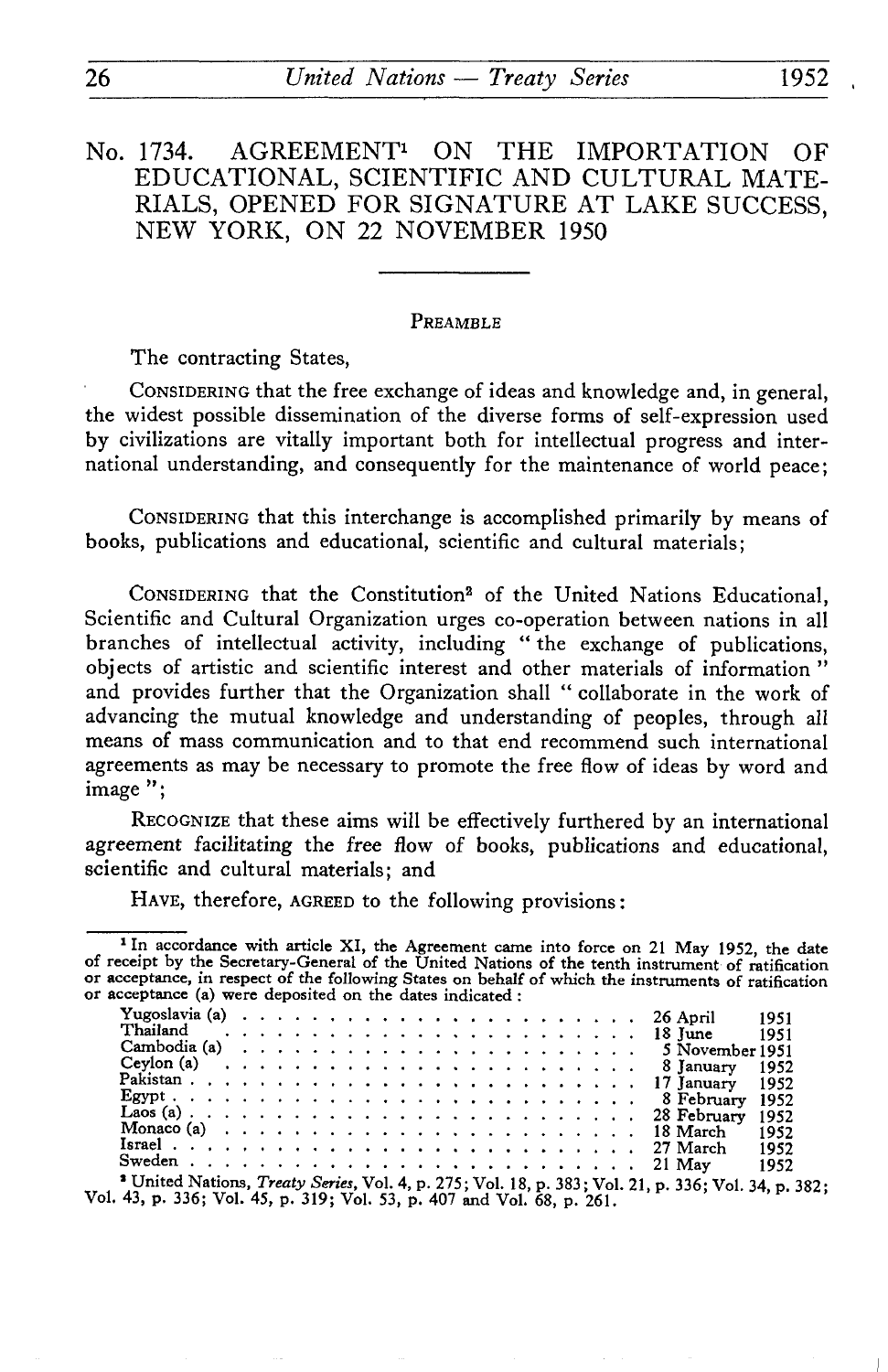### *Article I*

1. The contracting States undertake not to apply customs duties or other charges on, or in connexion with, the importation of :

*(a)* Books, publications and documents, listed in annex A to this Agreement ;

*(b)* Educational, scientific and cultural materials, listed in annexes B, C, D and E to this Agreement;

which are the products of another contracting State, subject to the conditions laid down in those annexes.

2. The provisions of paragraph 1 of this article shall not prevent any contracting State from levying on imported materials :

*(a)* Internal taxes or any other internal charges of any kind, imposed at the time of importation or subsequently, not exceeding those applied directly or indirectly to like domestic products;

*(b)* Fees and charges, other than customs duties, imposed by governmental authorities on, or in connexion with, importation, limited in amount to the approximate cost of the services rendered, and representing neither an indirect protection to domestic products nor a taxation of imports for revenue purposes.

### *Article II*

1. The contracting States undertake to grant the necessary licences and/or foreign exchange for the importation of the following articles :

(a) Books and publications consigned to public libraries and collections and to the libraries and collections of public educational, research or cultural insti tutions ;

*(b)* Official government publications, that is, official, parliamentary and administrative documents published in their country of origin;

*(c)* Books and publications of the United Nations or any of its specialized agencies ;

*(d)* Books and publications received by the United Nations Educational, Scientific and Cultural Organization and distributed free of charge by it or under its supervision;

*(e)* Publications intended to promote tourist travel outside the country of importation, sent and distributed free of charge;

 $(f)$  Articles for the blind :

- (i) Books, publications and documents of all kinds in raised characters for the blind;
- (ii) Other articles specially designed for the educational, scientific or cultural advancement of the blind, which are imported directly by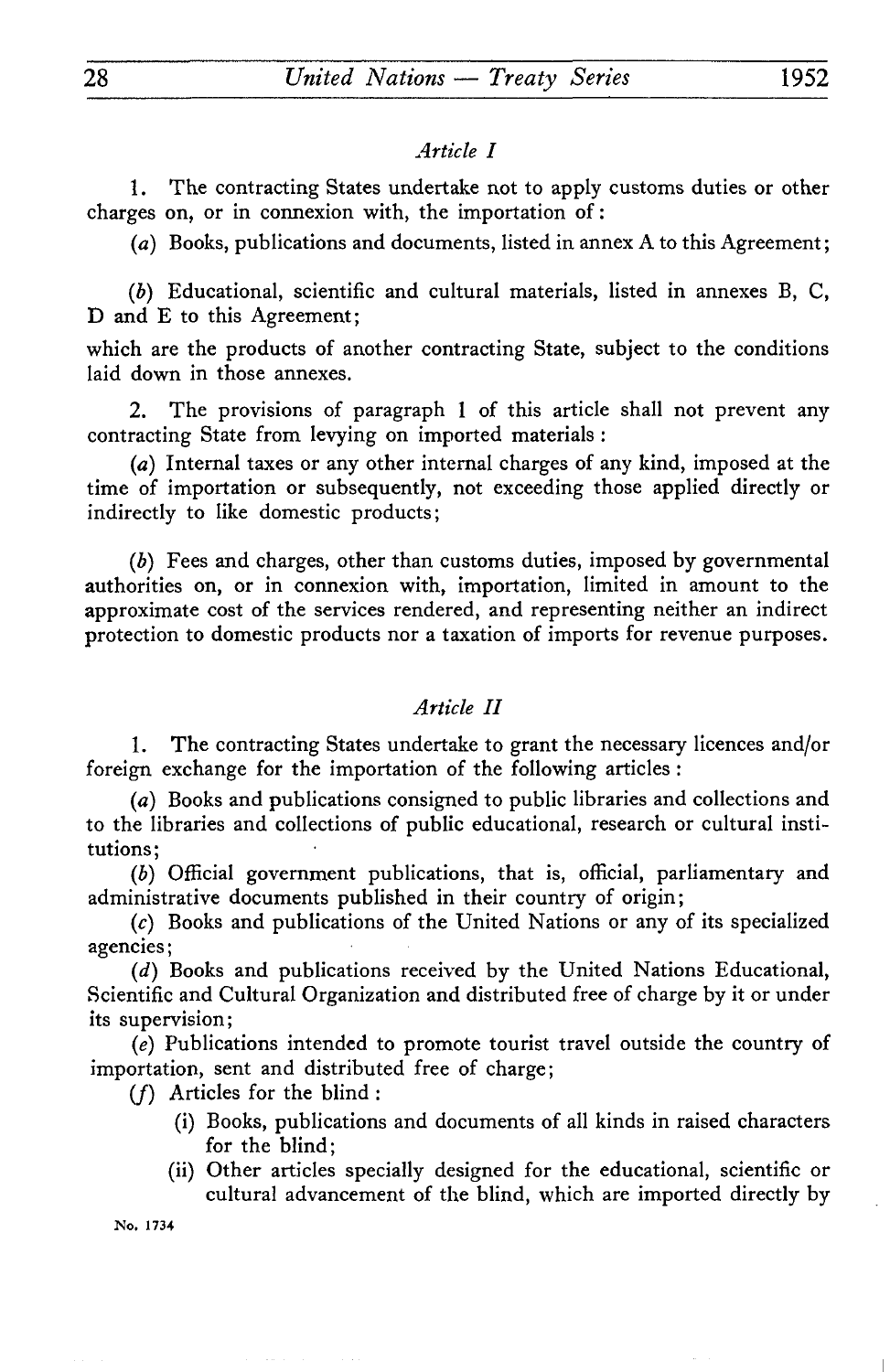institutions or organizations concerned with the welfare of the blind, approved by the competent authorities of the importing country for the purpose of duty-free entry of these types of articles.

2. The contracting States which at any time apply quantitative restrictions and exchange control measures undertake to grant, as far as possible, foreign exchange and licences necessary for the importation of other educational, scien tific or cultural materials, and particularly the materials referred to in the annexes to this Agreement.

#### *Article III*

1. The contracting States undertake to give every possible facility to the importation of educational, scientific or cultural materials, which are imported exclusively for showing at a public exhibition approved by the competent authorities of the importing country and for subsequent reexportation. These facilities shall include the granting of the necessary licences and exemption from customs duties and internal taxes and charges of all kinds payable on importation, other than fees and charges corresponding to the approximate cost of services rendered.

2. Nothing in this article shall prevent the authorities of an importing country from taking such steps as may be necessary to ensure that the materials in question shall be re-exported at the close of their exhibition.

#### *Article IV*

The contracting States undertake that they will as far as possible :

*(a)* Continue their common efforts to promote by every means the free circulation of educational, scientific or cultural materials, and abolish or reduce any restrictions to that free circulation which are not referred to in this Agree ment;

*(b)* Simplify the administrative procedure governing the importation of educational, scientific or cultural materials;

*(c)* Facilitate the expeditious and safe customs clearance of educational, scientific or cultural materials.

#### *Article V*

Nothing in this Agreement shall affect the right of contracting States to take measures, in conformity with their legislation, to prohibit or limit the importation, or the circulation after importation, of articles on grounds relating directly to national security, public order or public morals.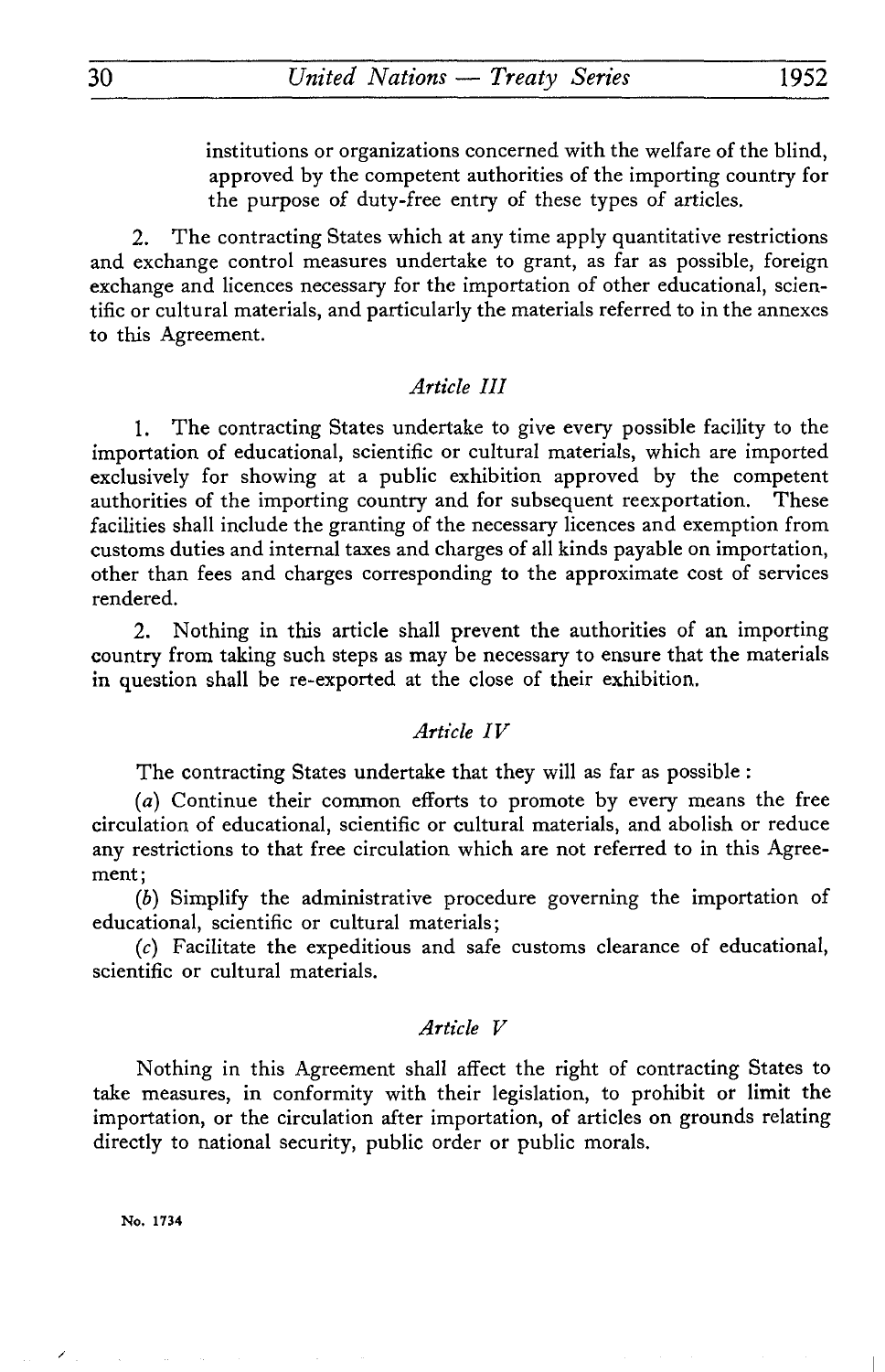#### *Article VI*

This Agreement shall not modify or affect the laws and regulations of any contracting State or any of its international treaties, conventions, agreements or proclamations, with respect to copyright, trademarks or patents.

#### *Article VII*

Subject to the provisions of any previous conventions to which the con tracting States may have subscribed for the settlement of disputes, the contracting States undertake to have recourse to negotiations or conciliation, with a view to settlement of any disputes regarding the interpretation or the application of this Agreement.

#### *Article VIII*

In case of a dispute between contracting States relating to the educational, scientific or cultural character of imported materials, the interested Parties may, by common agreement, refer it to the Director-General of the United Nations Educational, Scientific and Cultural Organization for an advisory opinion.

### *Article IX*

1. This Agreement, of which the English and French texts are equally authentic, shall bear today's date and remain open for signature by all Member States of the United Nations Educational, Scientific and Cultural Organization, all Member States of the United Nations and any non-member State to which an invitation may have been addressed by the Executive Board of the United Nations Educational, Scientific and Cultural Organization.

2. The Agreement shall be ratified on behalf of the signatory States in accordance with their respective constitutional procedure.

3. The instruments of ratification shall be deposited with the Secretary-General of the United Nations.

### *Article X*

The States referred to in paragraph 1 of article IX may accept this Agreement from 22 November 1950. Acceptance shall become effective on the deposit of a formal instrument with the Secretary-General of the United Nations.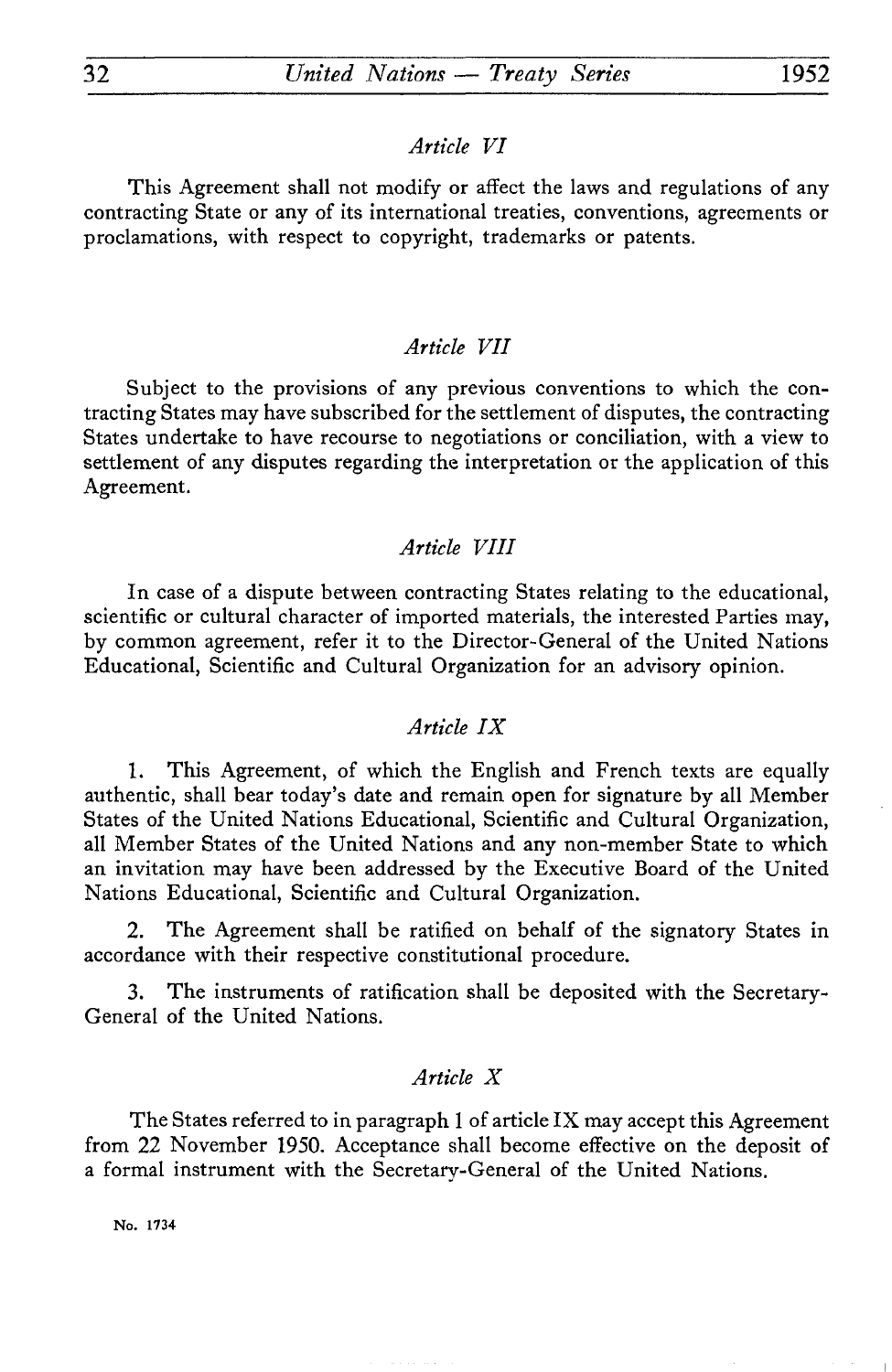#### *Article XI*

This Agreement shall come into force on the date on which the Secretary-General of the United Nations receives instruments of ratification or acceptance from ten States.

#### *Article XII*

1. The States Parties to this Agreement on the date of its coming into force shall each take all the necessary measures for its fully effective operation within a period of six months after that date.

2. For States which may deposit their instruments of ratification or accept ance after the date of the Agreement coming into force, these measures shall be taken within a period of three months from the date of deposit.

3. Within one month of the expiration of the periods mentioned in para graphs 1 and 2 of this article, the contracting States to this Agreement shall submit a report to the United Nations Educational, Scientific and Cultural Organization of the measures which they have taken for such fully effective operation.

4. The United Nations Educational, Scientific and Cultural Organization shall transmit this report to all signatory States to this Agreement and to the International Trade Organization (provisionally, to its Interim Commission).

#### *Article XIII*

Any contracting State may, at the time of signature or the deposit of its instrument of ratification or acceptance, or at any time thereafter, declare by notification addressed to the Secretary-General of the United Nations that this Agreement shall extend to all or any of the territories for the conduct of whose foreign relations that contracting State is responsible.

## *Article XIV*

1. Two years after the date of the coming into force of this Agreement, any contracting State may, on its own behalf or on behalf of any of the territories for the conduct of whose foreign relations that contracting State is responsible, denounce this Agreement by an instrument in writing deposited with the Secre tary-General of the United Nations.

2. The denunciation shall take effect one year after the receipt of the instrument of denunciation.

#### *Article XV*

The Secretary-General of the United Nations shall inform the States referred to in paragraph 1 of article IX, as well as the United Nations Educational,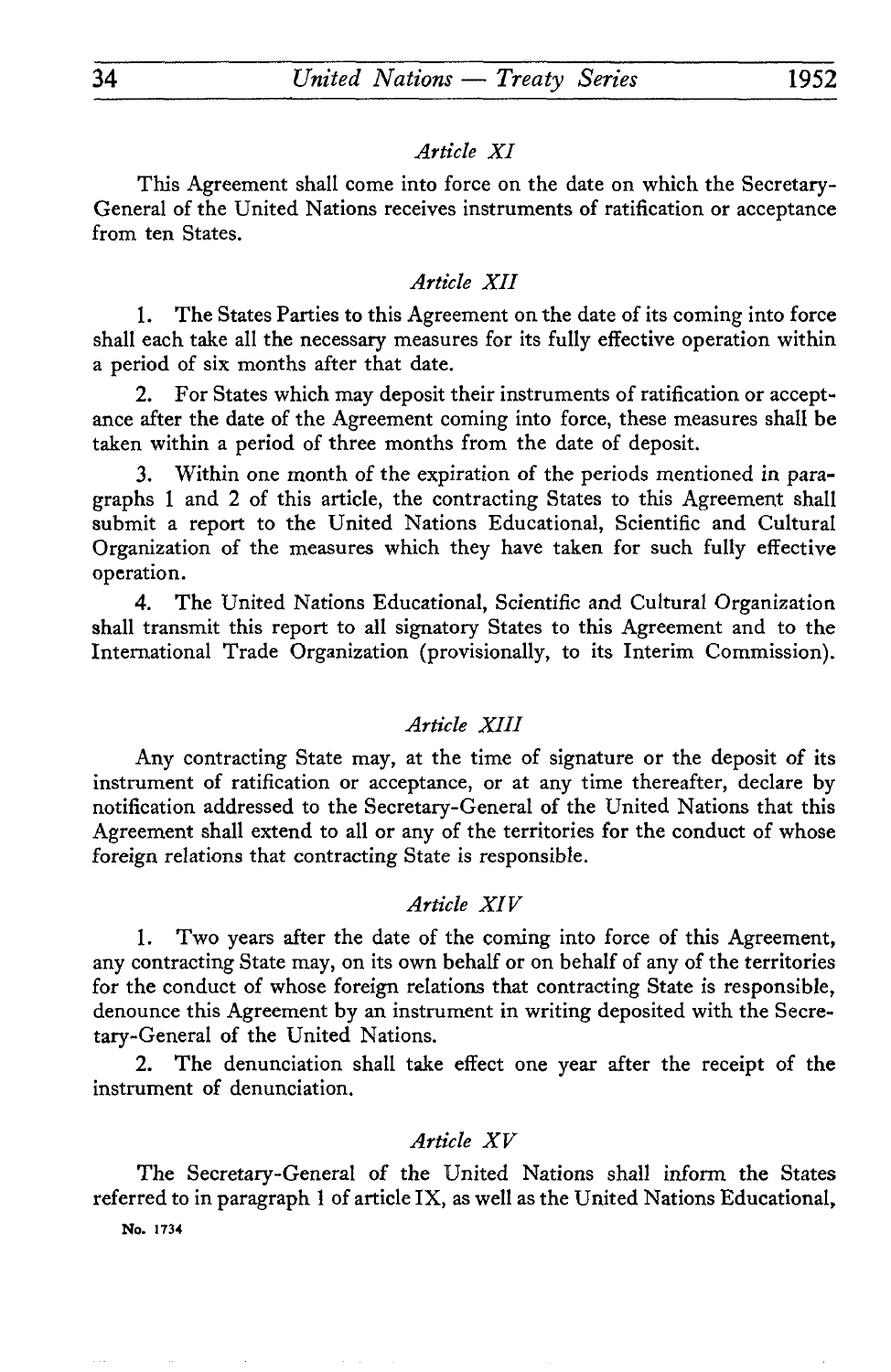Scientific and Cultural Organization, and the International Trade Organization (provisionally, its Interim Commission), of the deposit of all the instruments of ratification and acceptance provided for in articles IX and X, as well as of the notifications and denunciations provided for respectively in articles XIII and XIV.

#### *Article XVI*

At the request of one-third of the contracting States to this Agreement, the Director-General of the United Nations Educational, Scientific and Cultural Organization shall place on the agenda of the next session of the General Con ference of that Organization, the question of convoking a meeting for the revision of this Agreement.

#### *Article XVII*

Annexes A, B, C, D and E, as well as the Protocol annexed to this Agreement are hereby made an integral part of this Agreement.

### *Article XVIII*

1. In accordance with Article 102 of the Charter of the United Nations, this Agreement shall be registered by the Secretary-General of the United Nations on the date of its coming into force.

2. IN FAITH WHEREOF the undersigned, duly authorized, have signed this Agreement on behalf of their respective Governments.

DONE at Lake Success, New York, this twenty-second day of November one thousand nine hundred and fifty in a single copy, which shall remain deposited in the archives of the United Nations, and certified true copies of which shall be delivered to all the States referred to in paragraph 1 of article IX, as well as to the United Nations Educational, Scientific and Cultural Organization and to the International Trade Organization (provisionally, to its Interim Commission).

#### ANNEX A

#### BOOKS, PUBLICATIONS AND DOCUMENTS

- (i) Printed books,
- (ii) Newspapers and periodicals.
- (iii) Books and documents produced by duplicating processes other than printing.
- (iv) Official government publications, that is, official, parliamentary and admi nistrative documents published in their country of origin.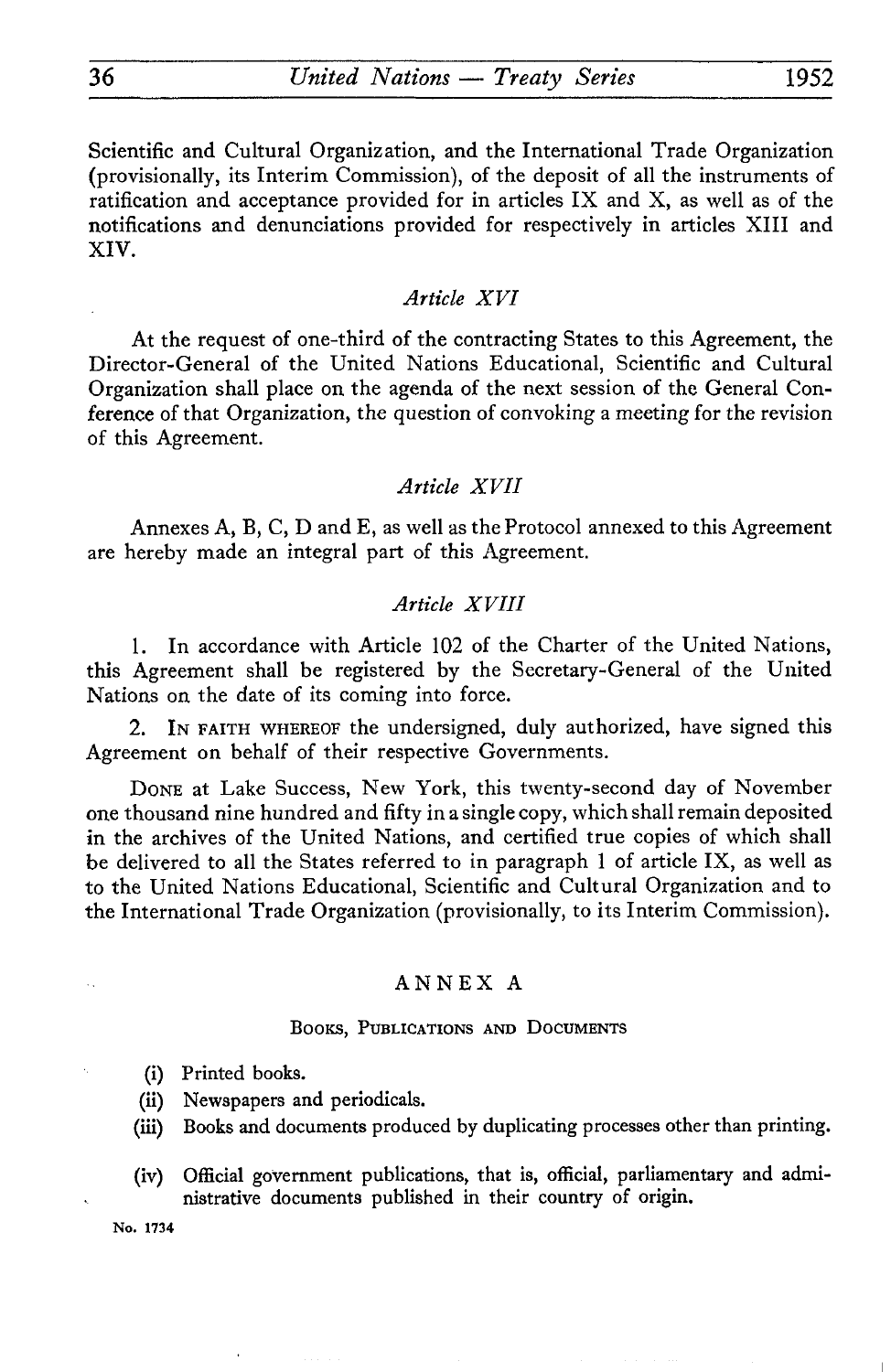- (v) Travel posters and travel literature (pamphlets, guides, time-tables, leaflets and similar publications), whether illustrated or not, including those pub lished by private commercial enterprises, whose purpose is to stimulate travel outside the country of importation.
- (vi) Publications whose purpose is to stimulate study outside the country of importation.
- (vii) Manuscripts, including typescripts.
- (viii) Catalogues of books and publications, being books and publications offered for sale by publishers or booksellers established outside the country of importation.
	- (ix) Catalogues of films, recordings or other visual and auditory material of an educational, scientific or cultural character, being catalogues issued by or on behalf of the United Nations or any of its specialized agencies.
	- (x) Music in manuscript or printed form, or reproduced by duplicating processes other than printing.
	- (xi) Geographical, hydrographical or astronomical maps and charts.
- (xii) Architectural, industrial or engineering plans and designs, and reproductions thereof, intended for study in scientific establishments or educational institu tions approved by the competent authorities of the importing country for the purpose of duty-free admission of these types of articles.

(The exemptions provided by annex A shall not apply to :

(a) Stationery;

(6) Books, publications and documents (except catalogues, travel posters and travel literature referred to above) published by or for a private commercial enterprise, essentially for advertising purposes;

*(c)* Newspapers and periodicals in which the advertising matter is in excess of 70 per cent by space;

*(d)* All other items (except catalogues referred to above) in which the advertising matter is in excess of 25 per cent by space. In the case of travel posters and literature, this percentage shall apply only to private commercial advertising matter.)

### ANNEX B

WORKS OF ART AND COLLECTORS' PIECES OF AN EDUCATIONAL, SCIENTIFIC OR CULTURAL **CHARACTER** 

- (i) Paintings and drawings, including copies, executed entirely by hand, but excluding manufactured decorated wares.
- (ii) Hand-printed impressions, produced from hand-engraved or hand-etched blocks, plates or other material, and signed and numbered by the artist.

No.: 1734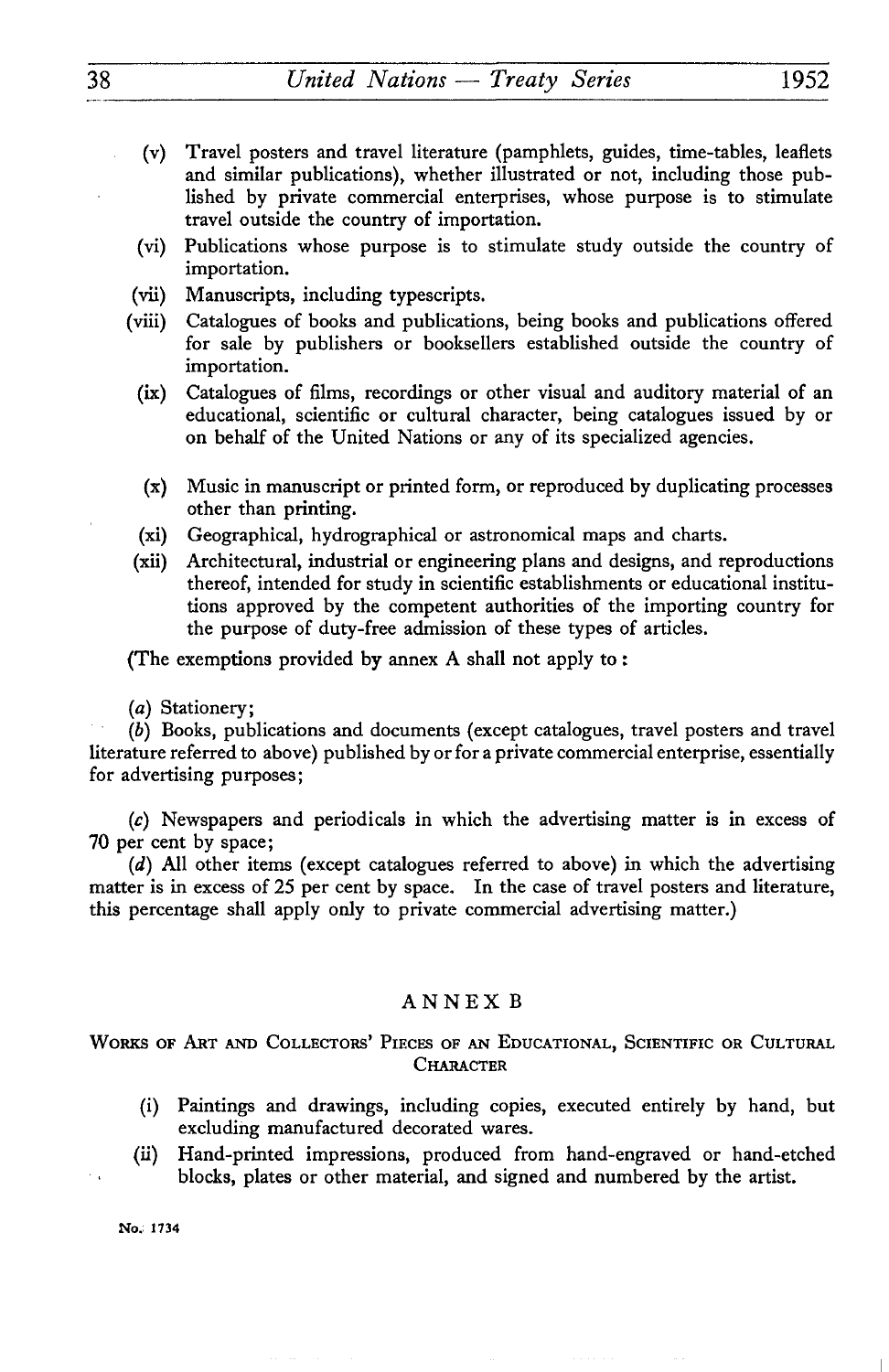- (iii) Original works of art of statuary or sculpture, whether in the round, in relief, or in intaglio, excluding mass-produced reproductions and works of con ventional craftsmanship of a commercial character.
- (iv) Collectors' pieces and objects of art consigned to public galleries, museums and other public institutions, approved by the competent authorities of the importing country for the purpose of duty-free entry of these types of articles, not intended for resale.
- (v) Collections and collectors' pieces in such scientific fields as anatomy, zoology» botany, mineralogy, palaeontology, archaeology and ethnography, not intended for resale.
- (vi) Antiques, being articles in excess of 100 years of age.

#### ANNEX C

#### VISUAL AND AUDITORY MATERIALS OF AN EDUCATIONAL, SCIENTIFIC OR CULTURAL **CHARACTER**

- (i) Films, filmstrips, microfilms and slides, of an educational, scientific or cultural character, when imported by organizations (including, at the discretion of the importing country, broadcasting organizations), approved by the competent authorities of the importing country for the purpose of duty-free admission of these types of articles, exclusively for exhibition by these organizations or, by other public or private educational, scientific or cultural institutions or societies approved by the aforesaid authorities.
- (ii) Newsreels (with or without sound track), depicting events of current news value at the time of importation, and imported in either negative form, exposed and developed, or positive form, printed and developed, when imported by organizations (including, at the discretion of the importing country, broad casting organizations) approved by the competent authorities of the importing country for the purpose of duty-free admission of such films, provided that free entry may be limited to two copies of each subject for copying purposes.
- (iii) Sound recordings of an educational, scientific or cultural character for use exclusively in public or private educational, scientific or cultural institutions or societies (including, at the discretion of the importing country, broad casting organizations) approved by the competent authorities of the importing country for the purpose of duty-free admission of these types of articles.
- (iv) Films, filmstrips, microfilms and sound recordings of an educational, scientific or cultural character produced by the United Nations or any of its specialized agencies.
- (v) Patterns, models and wall charts for use exclusively for demonstrating and teaching purposes in public or private educational, scientific or cultural institutions approved by the competent authorities of the importing country for the purpose of duty-free admission of these types of articles.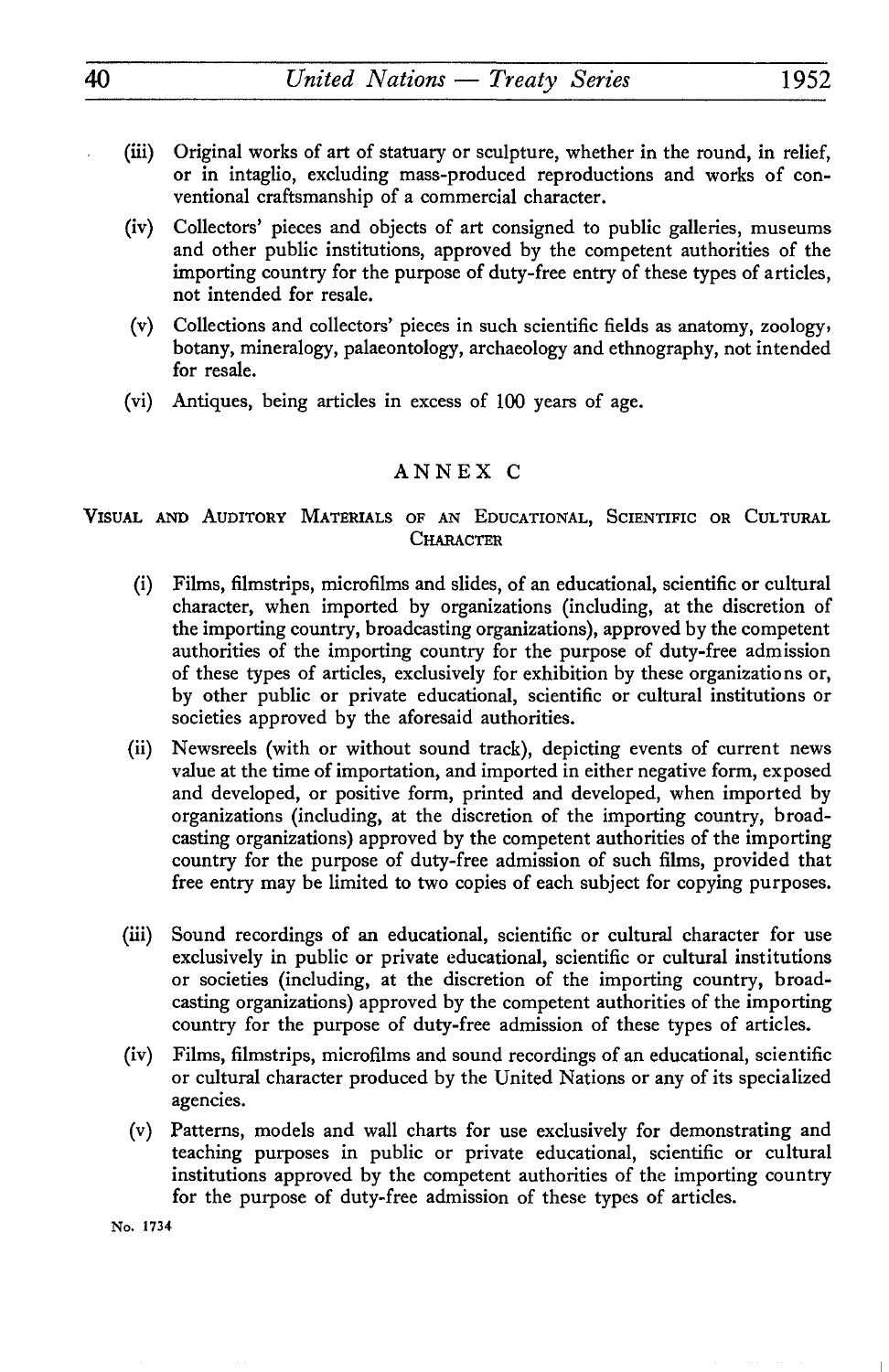#### ANNEX D

#### SCIENTIFIC INSTRUMENTS OR APPARATUS

Scientific instruments or apparatus, intended exclusively for educational purposes or pure scientific research, provided :

(a) That such scientific instruments or apparatus are consigned to public or private scientific or educational institutions approved by the competent authorities of the importing country for the purpose of duty-free entry of these types of articles, and used under the control and responsibility of these institutions;

*(b)* That instruments or apparatus of equivalent scientific value are not being manufactured in the country of importation.

#### ANNEX E

#### ARTICLES FOR THE BLIND

- (i) Books, publications and documents of all kinds in raised characters for the blind.
- (ii) Other articles specially designed for the educational, scientific or cultural advancement of the blind, which are imported directly by institutions or organizations concerned with the welfare of the blind, approved by the competent authorities of the importing country for the purpose of duty-free entry of these types of articles.

## PROTOCOL ANNEXED TO THE AGREEMENT ON THE IMPOR TATION OF EDUCATIONAL, SCIENTIFIC AND CULTURAL MATERIALS

The contracting States,

IN THE INTEREST OF facilitating the participation of the United States of America in the Agreement on the Importation of Educational, Scientific and Cultural Materials, have agreed to the following :

1. The United States of America shall have the option of ratifying this Agreement, under article IX, or of accepting it, under article X, with the in clusion of the reservation hereunder.

2. In the event of the United States of America becoming Party to this Agreement with the reservation provided for in the preceding paragraph 1, the provisions of that reservation may be invoked by the Government of the United States of America with regard to any of the contracting States to this Agreement, or by any contracting State with regard to the United States of America, provided that any measure imposed pursuant to such reservation shall be applied on a non-discriminatory basis.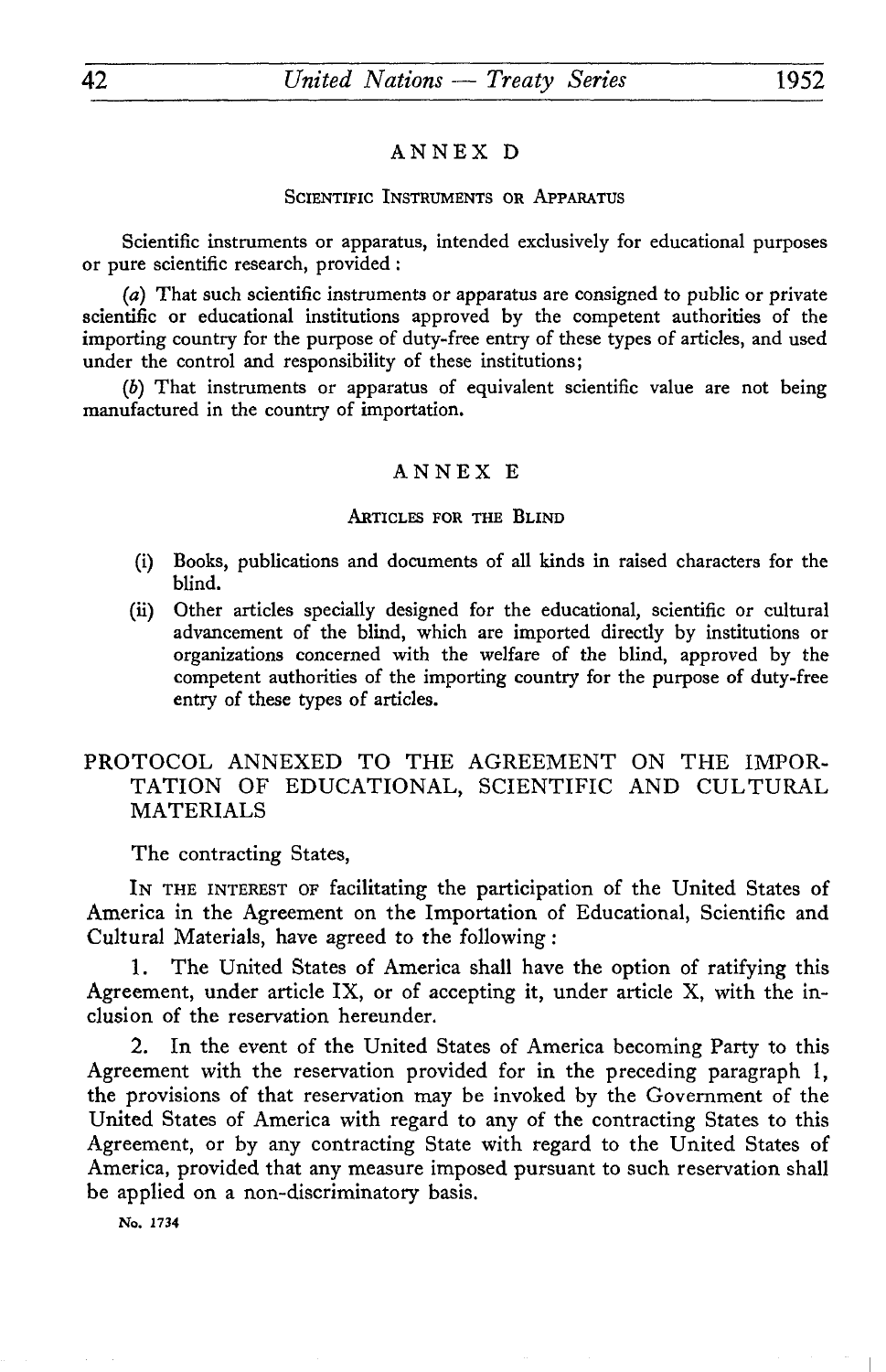(TEXT OF THE RESERVATION)

(a) //, *as a result of the obligations incurred by a contracting State under this Agreement, any product covered by this Agreement is being imported into the territory of a contracting State in such relatively increased quantities and under such con ditions as to cause or threaten serious injury to the domestic industry in that territory producing like or directly competitive products, the contracting State, under the conditions provided for by paragraph 2 above, shall be free, in respect of such product* and to the extent and for such time as may be necessary to prevent or remedy such *injury, to suspend, in whole or in part, any obligation under this Agreement with respect to such product.* 

(b) *Before any contracting State shall take action pursuant to the provisions of paragraph* (a) *above, it shall give notice in writing to the United Nations Edu cational, Scientific and Cultural Organization asfar in advance as may be practicable and shall afford the Organization and the contracting States which are Parties to this Agreement an opportunity to consult with it in respect of the proposed action.* 

(c) *In critical circumstances where delay would cause damage which it would be difficult to repair, action under paragraph* (a) *above may be taken provisionally without prior consultation, on the condition that consultation be effected immediately after taking such action.*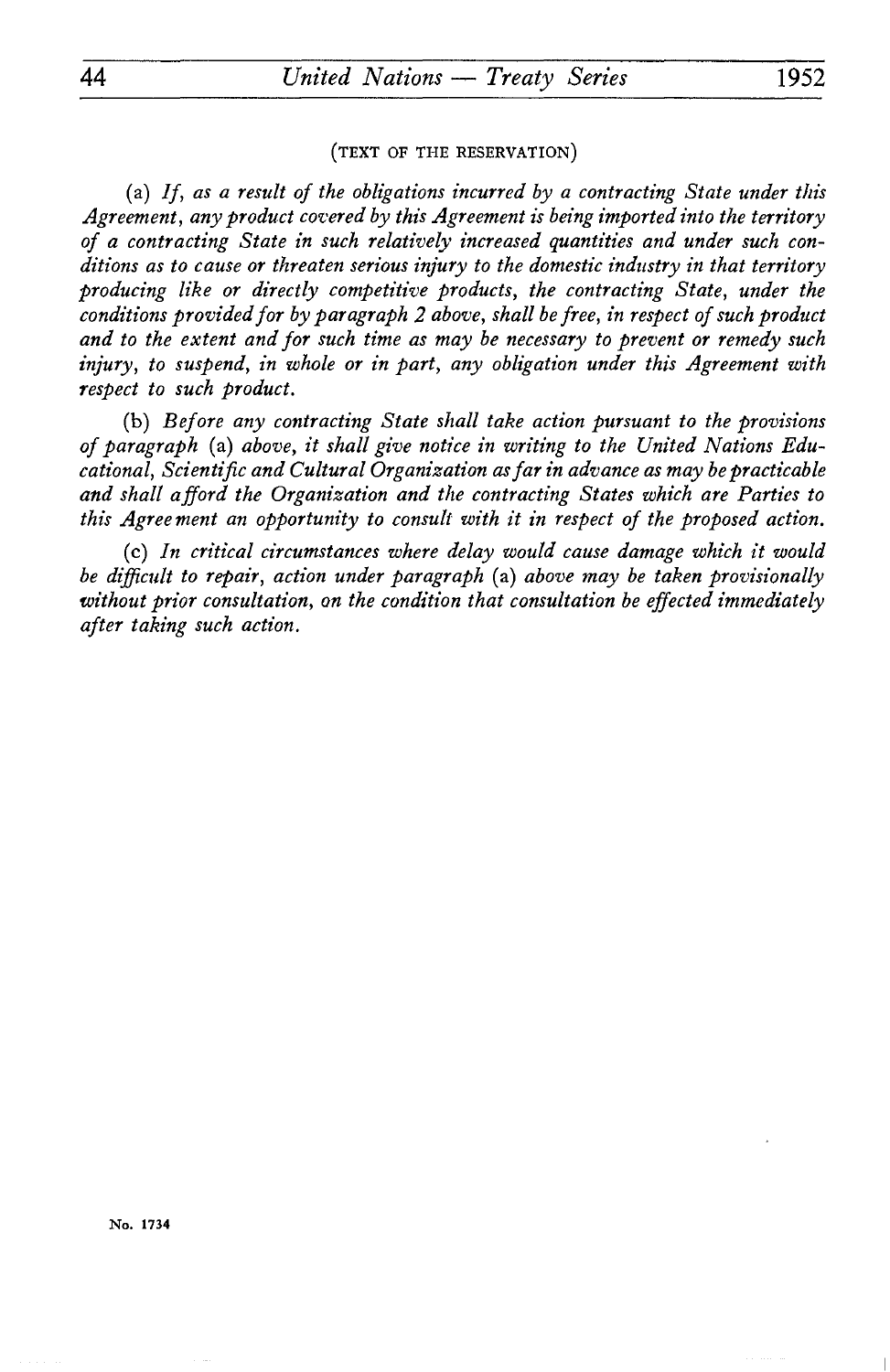For Afghanistan : Pour l'Afghanistan :

A. HAMID Aziz 8 October 1951

For Argentina : Pour l'Argentine :

For Australia : Pour l'Australie :

For Austria : Pour l'Autriche :

For the Kingdom of Belgium : Pour le Royaume de Belgique :

> 22 Nov. 1950 Joseph NISOT

For Bolivia : Pour la Bolivie :

> A. COSTA DU RELS *ad referendum*  Nov. 22, 1950

For Brazil : Pour le Brésil :

For thé Union of Burma : Pour l'Union Birmane :

For the Byelorussian Soviet Socialist Republic : Pour la République Socialiste Soviétique de Biélorussie :

For Canada : Pour le Canada :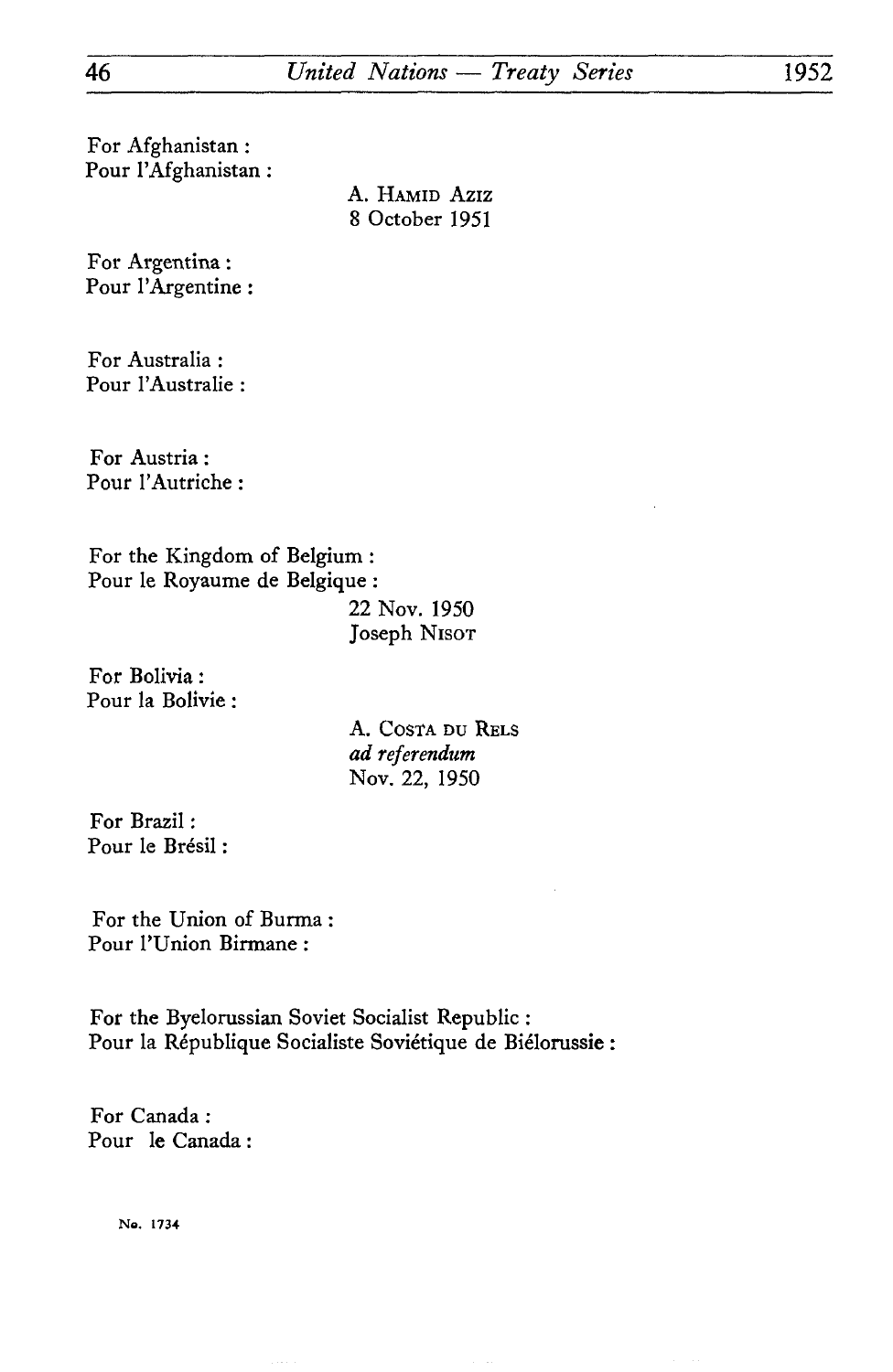For Ceylon : Pour Ceylan :

For Chile : Pour le Chili :

For China : Pour la Chine :

> Tingfu F. TSIANG 22 Nov. 1950

For Colombia : Pour la Colombie ;

> Eliseo ARANGO 22 Nov. 1950

For Costa Rica : Pour Costa-Rica :

For Cuba : Pour Cuba :

For Czechoslovakia : Pour la Tchécoslovaquie

For Denmark : Pour le Danemark :

For the Dominican Republic : Pour la République Dominicaine :

> Max HENRÍQUEZ UREÑA Nov. 22, 1950

For Ecuador : Pour l'Equateur :

> QUEVEDO Novembre 22, 1950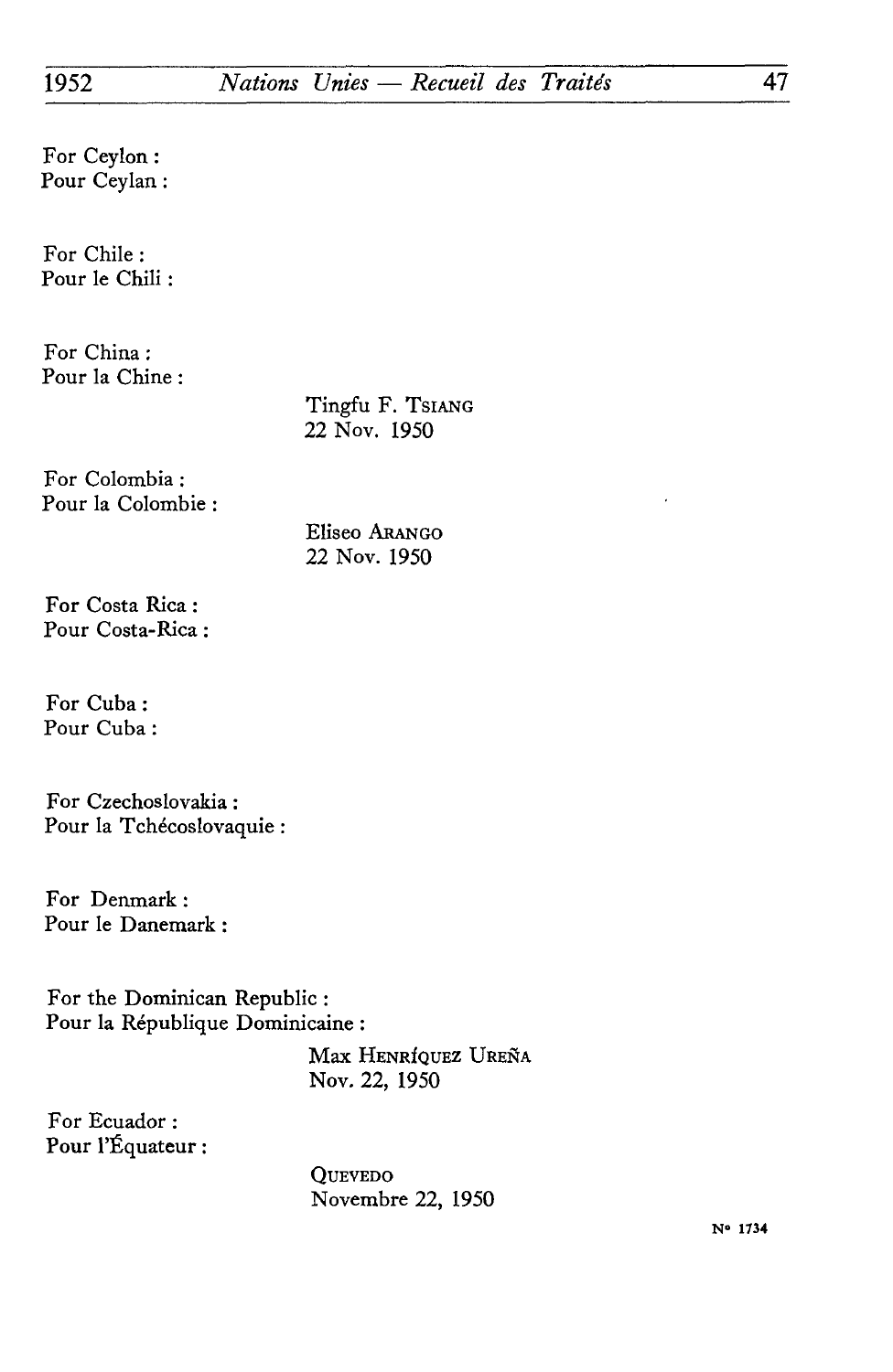| For Egypt:<br>Pour l'Égypte :          |                                                |
|----------------------------------------|------------------------------------------------|
|                                        | M. SALAH-EL-DIN<br>Nov. 22, 1950               |
| For El Salvador:<br>Pour le Salvador : |                                                |
|                                        | Héctor David CASTRO<br>December 4, 1950        |
| For Ethiopia:<br>Pour l'Éthiopie :     |                                                |
| For France:<br>Pour la France:         |                                                |
|                                        | Francis LACOSTE<br>14 mai 1951                 |
| For Greece:<br>Pour la Grèce :         |                                                |
|                                        | Alexis KYROU<br>November 22, 1950              |
| For Guatemala:<br>Pour le Guatemala :  |                                                |
|                                        | Ricardo CASTAÑEDA PAGANINI<br>22 Novembre 1950 |
| For Haiti:<br>Pour Haïti:              |                                                |
|                                        | Dr. PRICE-MARS<br>22 Novembre 1950             |
| For Honduras:<br>Pour le Honduras:     |                                                |
| For Hungary:<br>Pour la Hongrie:       |                                                |

For Iceland : Pour l'Islande :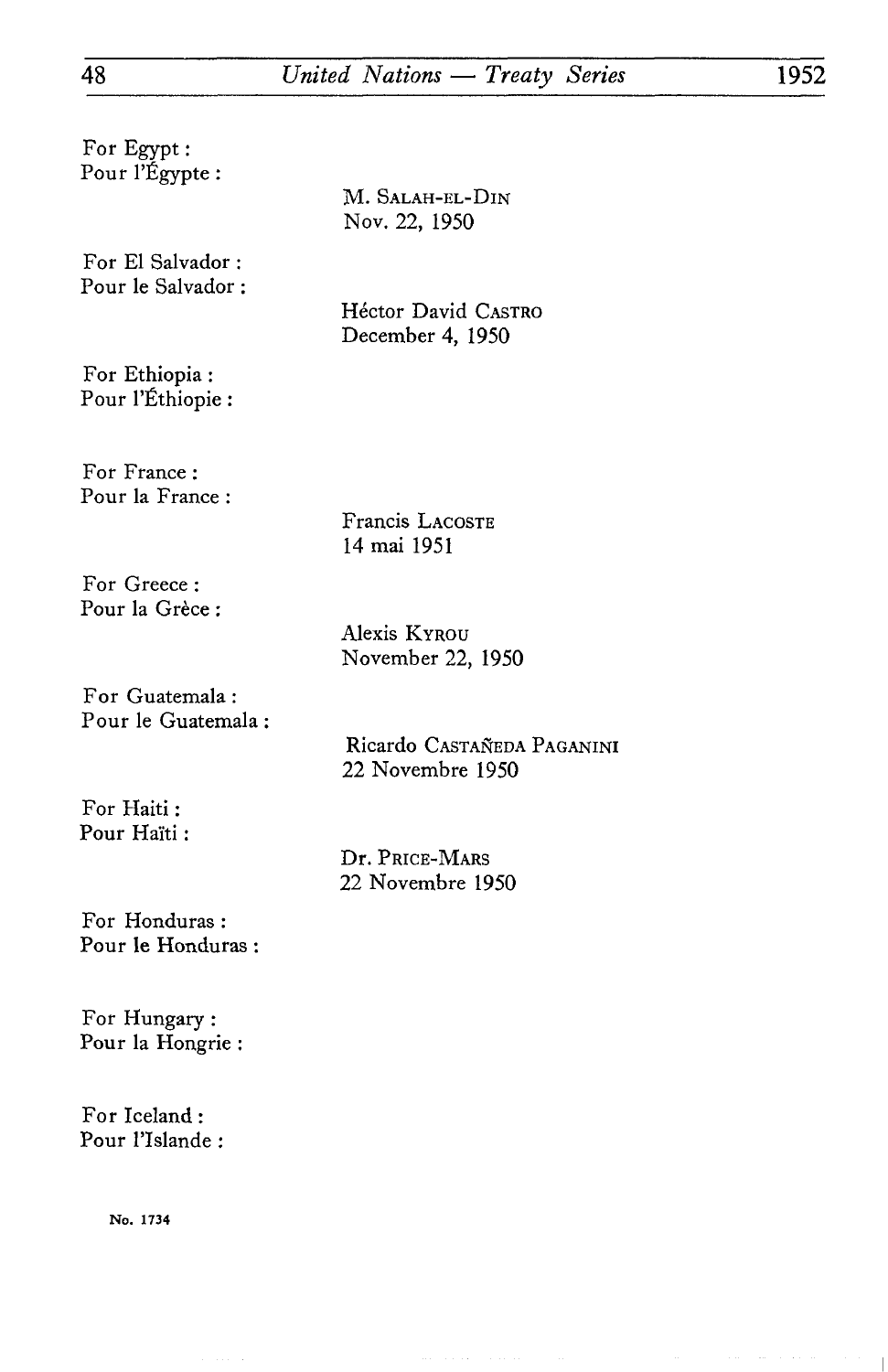For India : Pour l'Inde :

For Iran : Pour l'Iran :

> ARDALAN 9 February 1951

For Iraq : Pour l'Irak :

For Israel: Pour Israël :

> Arthur LOURIE 22 November 1950

For Italy : Pour l'Italie :

For the Republic of Korea : Pour la République de Corée

For Lebanon : Pour le Liban :

For Liberia: Pour le Libéria :

For thé Grand Duchy of Luxembourg : Pour le Grand-Duché de Luxembourg : Pierre PESCATORE 22 Novembre 1950

For Mexico : Pour le Mexique :

Vol. 131-5

**N° 1734**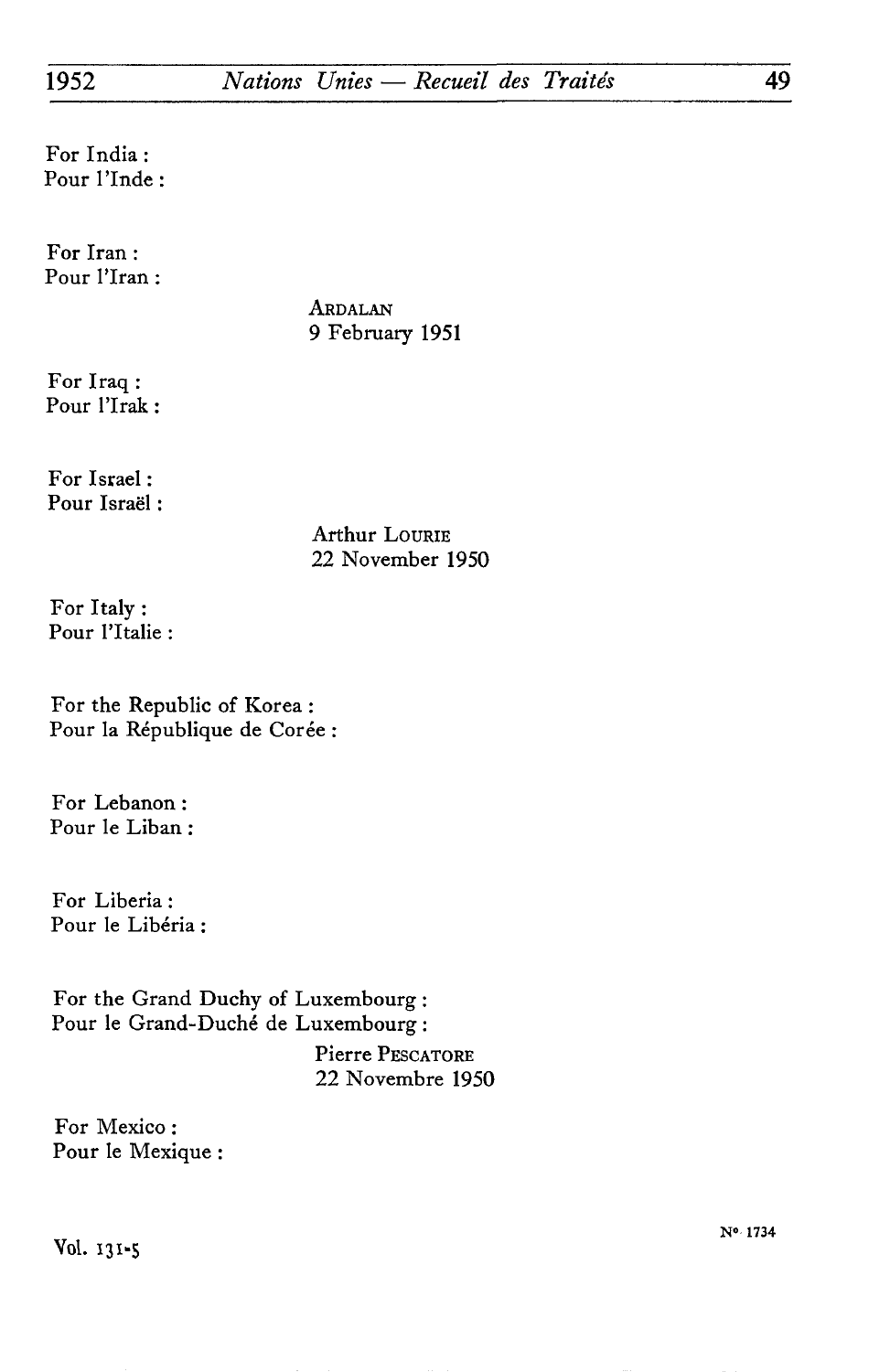For Monaco : Pour Monaco :

For the Kingdom of the Netherlands : Pour le Royaume des Pays-Bas :

D. J. BALLUSECK 22 Nov. 50'

For New Zealand : Pour la Nouvelle-Zélande :

> C. A. BERENDSEN 16 March 1951

For Nicaragua : Pour le Nicaragua :

For the Kingdom of Norway : Pour le Royaume de Norvège :

For Pakistan : Pour le Pakistan :

> Ahmed Shah BOKHARI May 9, 1951

For Panama : Pour le Panama

For Paraguay : Pour le Paraguay :

For Peru : Pour le Pérou :

For thé Philippines : Pour les Philippines ;

> Carlos P. RÔMULO November 22, 1950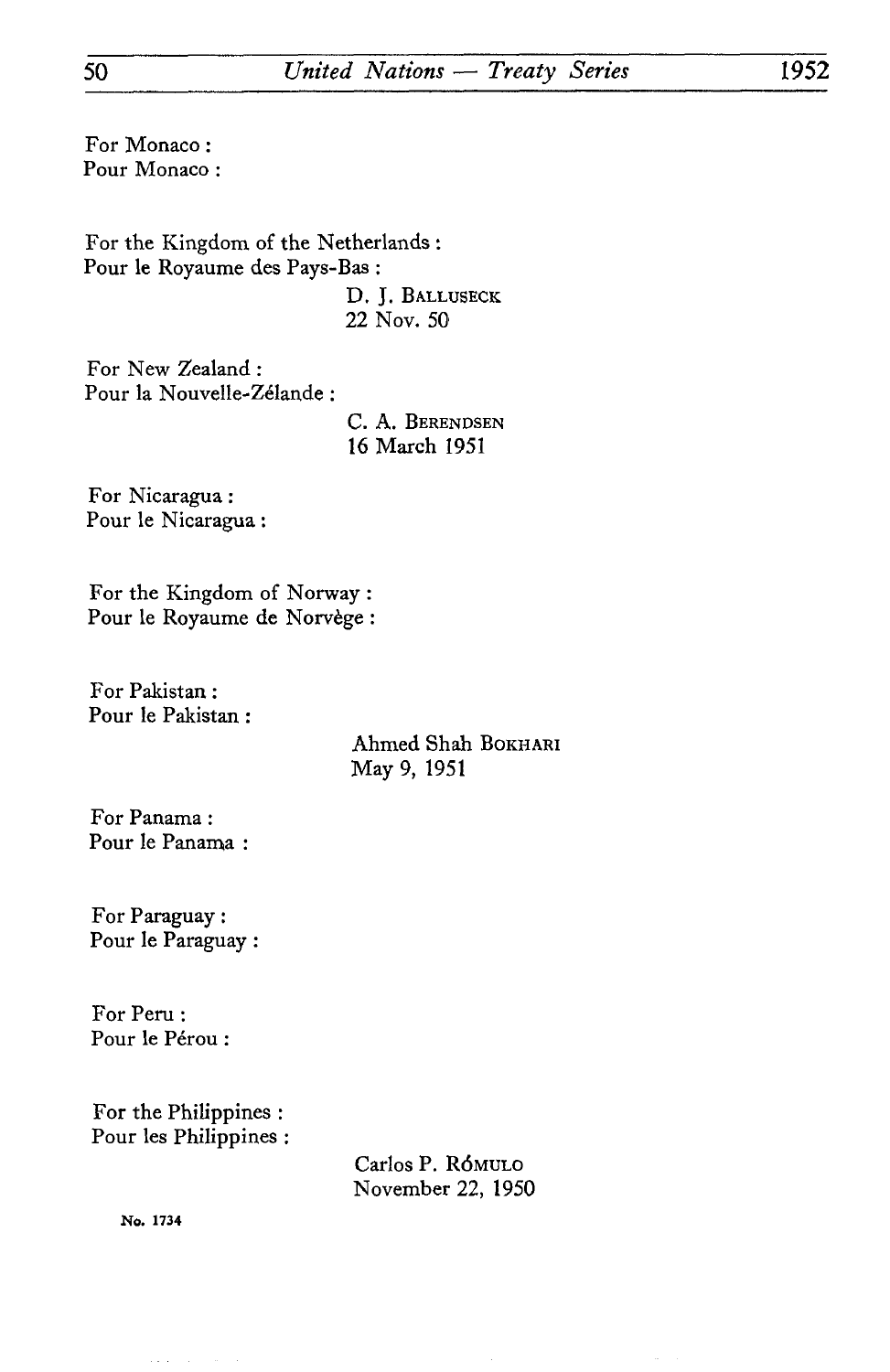For Poland : Pour la Pologne :

For Saudi Arabia : Pour l'Arabie Saoudite :

For Sweden : Pour la Suède :

> G. VON OTTER Subject to the approval of the Swedish Riksdag Nov. 20, 1951

For Switzerland : Pour la Suisse :

#### Jean-Frédéric WAGNIÈRE 22 novembre 19501

For Syria : Pour la Syrie :

For Thailand : Pour la Thaïlande :

### WAN WAITHAYAKON 22 November 1950

For Turkey : Pour la Turquie :

#### [TRANSLATION — TRADUCTION]

"The Government of Switzerland reserves<br>the right to resume its freedom of action with<br>regard to contracting States which unilaterally<br>apply quantitative restrictions and exchange<br>control measures of a nature to render the

<sup>1</sup> Subject to the following reservations stated in thé procès-verbal drawn up at the time of signature :

*<sup>1</sup>* Compte tenu des réserves ci-dessous formulées dans le procès-verbal établi au moment de la signature :

<sup>«</sup> Le Gouvernement de la Suisse se réserve de reprendre sa liberté d'action à l'égard des États contractants qui appliqueraient unilatéralement des restrictions quantitatives ou des mesures de contrôle des changes de nature à

rendre l'Accord inopérant. « Ma signature est en outre donnée sans préjudice de l'attitude du Gouvernement de la Suisse à l'égard de la Charte de La Havane instituant une Organisation internationale du Commerce, signée à La Havane le 24mars 1948».